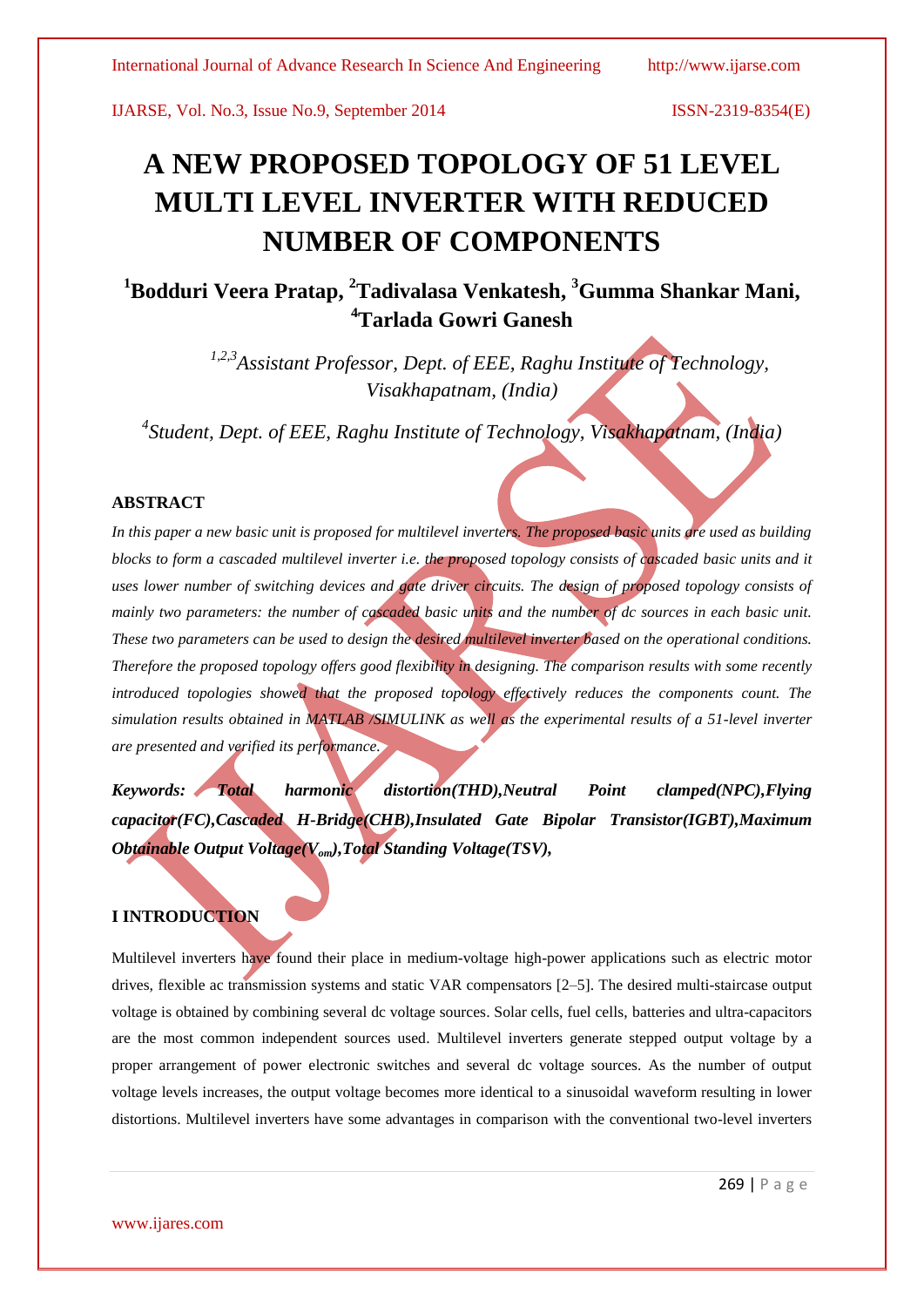including the use of low-voltage power electronic switches and improved output voltage quality. This results in the lower stress on the power electronic devices and lower losses [6, 7].

Various circuit topologies are available for multilevel inverters. The conventional topologies are divided into three main types: the neutral point clamped (NPC), flying capacitor (FC) and cascaded H-bridge (CHB) multilevel inverters [8-13]. The NPC multilevel inverters have the problem of balancing the voltage of capacitors for higher number of voltage levels. Also, they need considerable number of clamping diodes. Therefore this type of multilevel inverters is limited to three-level case [14]. The FC multilevel inverter and it derivative topology stacked multi cell multilevel inverter use FCs to produce the voltage levels [15,16]. These inverters have the ability of self-balancing of the capacitors so that they can be extended to higher number of output voltage levels easier than the NPC inverters [17,18]. However, the FC inverters need high number of FCs for higher number of output voltage levels. The CHB multilevel inverters do not need clamping diodes and FCs. However, they need multiple isolated dc voltage sources [19]. CHB multilevel inverters can be divided to symmetric and asymmetric topologies from the view point of values of the dc voltage sources. In the symmetric topologies, the values of all of the dc voltage sources are equal. These topologies have good modularity and share the voltage stress on the switches in the same way. However, they need very high number of components as the number of voltage levels increases. On the other hand, in all of the asymmetric topologies [20,21] (including the proposed topology), the switches experience different stress. However, they use extremely lower number of components for a specific number of voltage levels. In this, a new cascaded asymmetric multilevel inverter is proposed. Firstly, a basic unit is proposed for the asymmetric multilevel inverter and then k basic units are cascaded to form the proposed asymmetric multilevel inverter. The proposed topology uses lower number of power electronic switches and gate driver circuits. In the next section the proposed topology and the algorithm for determining the values of dc voltage sources are described and then a comparison is presented. The simulation and experimental results of a 51-level inverter based on the proposed topology are presented to verify the capabilities of the topology.

### **II PROPOSED TOPOLOGY OF 51-LEVEL INVERTER**

The proposed multilevel inverter uses series connected basic units. The Proposed basic unit for the multilevel inverter is shown in Fig.2.1. The basic unit is a combination of two parts which are connected to each other by two switches SP and SN. Each part of the basic unit consists of n/2 dc voltage sources, two unidirectional switches and  $n/2 - 1$  bidirectional switches. Such a two-part arrangement for the basic unit allows increasing the number of voltage levels since dc voltage sources with different values can be used in the two parts. It is important to mention that generally in the asymmetric condition the main aim is to maximize the number of voltage levels for a specific number of components. In all of the asymmetric topologies the modularity is lost and the switches do not share the operating voltage in the same manner. In other words, in all of the asymmetric topologies including the proposed topology, switches with different vo1ltage ratings are required. The unidirectional switches consist of an insulated gate bipolar transistor (IGBT) and its anti-parallel diode. The bidirectional switches consist of two IGBTs and their anti-parallel diodes connected in common-emitter form.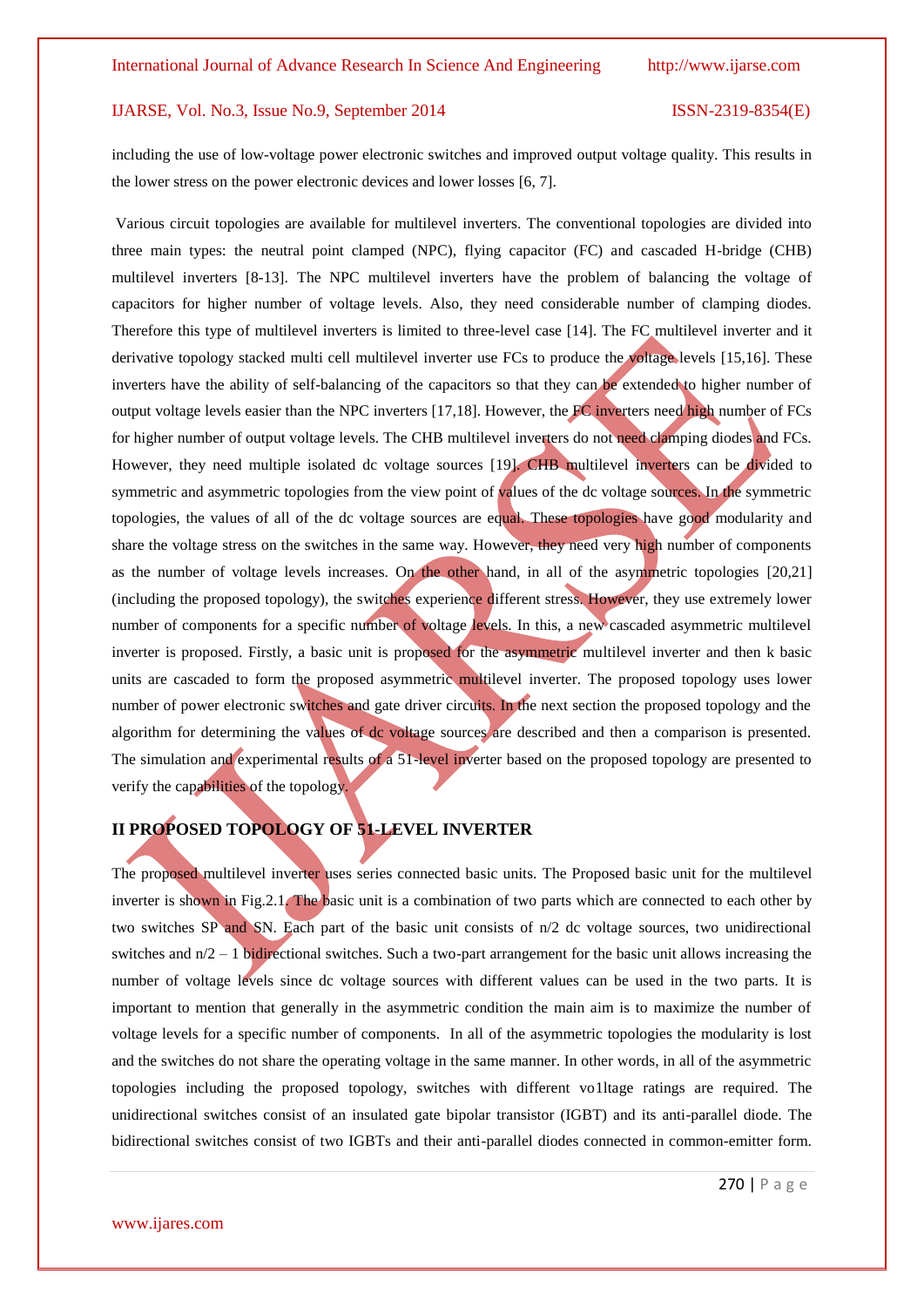The bidirectional switches experience bidirectional blocking voltage depending on the different switching combinations. Considering that the basic unit is composed of two parts, it uses n dc voltage sources,  $n - 2$ bidirectional switches and six unidirectional switches. It is notable that the value of the dc voltage sources in each part of the basic unit are the same but the value of the dc voltage sources of the two parts can be different to generate more output voltage levels. To obtain the maximum number of output voltage levels,  $V_2$  should be equal to the sum of all of the dc voltage sources with the value of V1 plus the value of one of them. In this way, there would be no redundant switching combination resulting in maximum number of voltage levels. Therefore the relation between the values of the dc voltage sources used in the two parts is as follows



**Fig.2.1 Proposed Basic Unit for Multilevel Inverter**

It is important to note that in the proposed basic unit, both positive and negative voltage levels can be generated. For the positive voltage levels the switch SP is turned on and for the negative voltage levels the switch SN is turned on. Table.2.1 indicates the switching states of the proposed basic unit. Different output voltage levels can be generated according to this table. Although the proposed basic unit shown in Fig.2.1 uses bidirectional switches in addition to unidirectional switches, there are still some unidirectional switches that provide a path for current even if none of the switches are turned on. As the switches  $S_1$ ,  $S_2$ ,  $S_p$  and the switches  $Sn + 1$ ,  $Sn + 2$ , Sn are unidirectional, their diodes can conduct the current so that the current path is not disconnected anyway. In practice this condition can occur in dead time between the switches. The dead time is time delay between the switching commands of the switches to avoid short circuit. However, in the proposed topology, as there is always a path for current no extra stress is on the switches. As an example, considering (1), in the proposed basic unit with four dc voltage source  $(n = 4)$  the dc sources have the values of  $V_1$ ,  $V_1$ ,  $3V_1$ ,  $3V_1$  as shown in Fig.2.2 a. With these values for the dc voltage sources, the proposed basic unit produces a 17-level output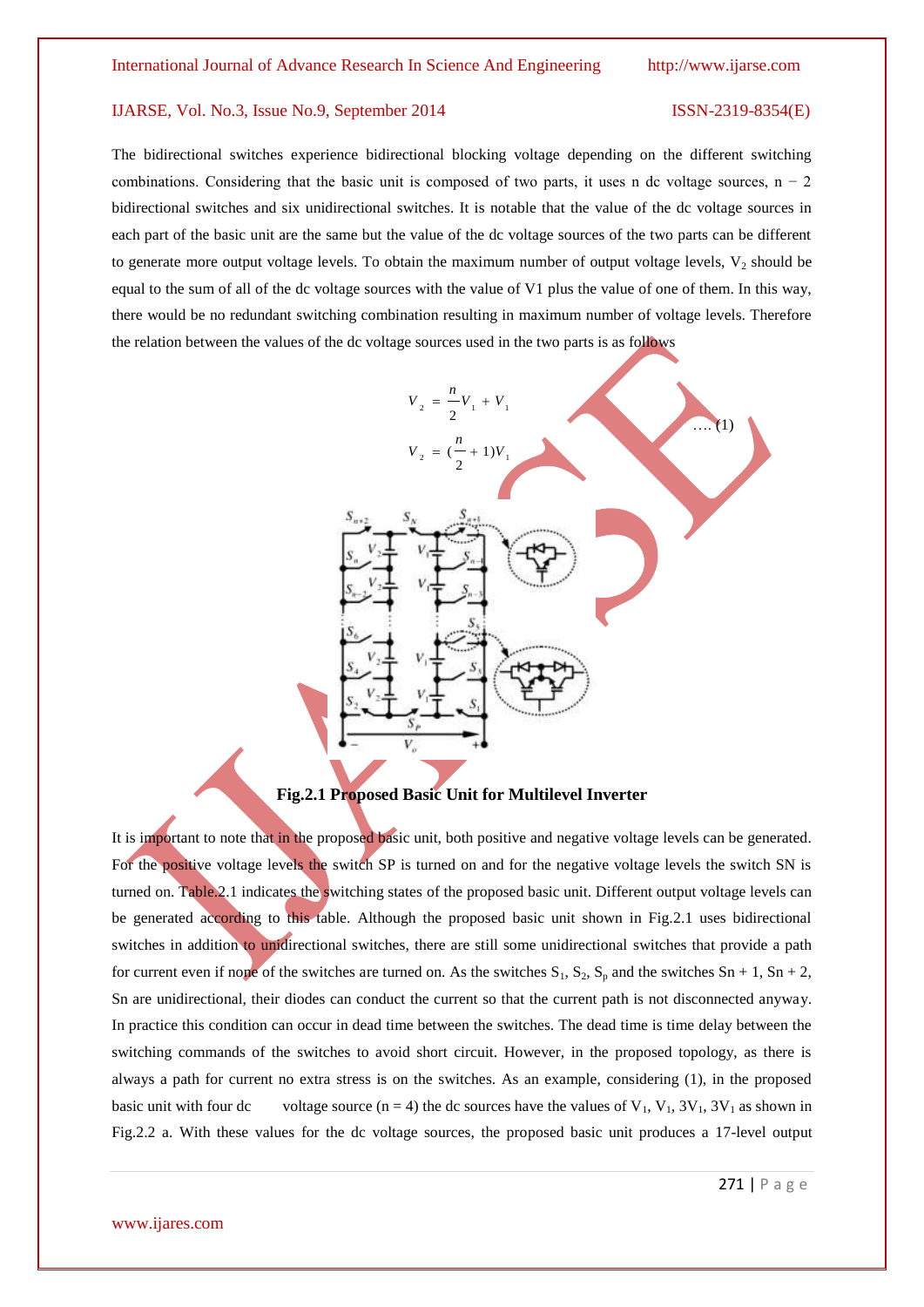voltage. Table.2.2 shows the output voltage of the 17-level converter in each switching state. The typical 17 level output voltage is shown in Fig.2.2 b.

To have more generality in the topology, the proposed basic units are cascaded to form a multilevel converter. The proposed multilevel converter consists of k basic units connected in series which is shown in Fig.2.3.

| State             | On switches                                  |                     | State           | On switches                            | $V_{\odot}$ |
|-------------------|----------------------------------------------|---------------------|-----------------|----------------------------------------|-------------|
|                   | $S_2, S_3, S_3$                              |                     |                 | $(S_1, S_2, S_2)$ or $(S_5, S_3, S_6)$ |             |
|                   | $S_{n-1}$ , $S_{16}$ , $S_{n+2}$             |                     |                 | $S_2, S_4, S_3$                        | $V_1$       |
|                   | $S_2, S_P, S_5$                              | $2V_1$              |                 | $S_2, S_3, S_5$                        | 2V          |
|                   | $S_{n-3}$ , $S_{n}$ , $S_{n+2}$              | $-2V$               |                 | $S_1, S_4, S_4$                        | 3V          |
|                   |                                              |                     |                 | $S_3, S_4, S_4$                        | $4V_1$      |
|                   | $S_2$ , $S_3$ , $S_{n+1}$                    | $(n/2)V_2$          |                 | $S_4$ , $S_5$                          | 5V,         |
| Ν                 | $S_1, S_N, S_{n+1}$                          | $-ln(2)V_1$         |                 | $S_1$ , $S_A$ , $S_B$                  | 6V          |
| 妾                 |                                              |                     | 8               | $S_3$ , $S_6$ , $S_6$                  | $7V_1$      |
|                   | $S_4$ , $S_6$ , $S_1$                        |                     | 9               | $S_5$ , $S_6$ , $S_6$                  | $8V_1$      |
|                   | $S_{\text{rs}}S_{\text{N}}S_{\text{net}}$    |                     | 10              | $S_3$ , $S_N$ , $S_6$                  | $-V_1$      |
|                   | $S_6, S_7, S_3$                              | $2V_2 + V_1$        | 11              | $S_1, S_N, S_6$                        | $-2V_1$     |
|                   | $S_{n-1}$ , $S_{n}$ , $S_{n-2}$              | $-2V_2 - V_1$       |                 | $S_4$ , $S_N$ , $S_5$                  | $-3V1$      |
|                   |                                              |                     | $\frac{12}{13}$ | $S_3$ , $S_N$ , $S_4$                  | $-4V_1$     |
| $(n/2 + 1)^2 - 1$ | $S_{n+2}$ , $S_{p_1} S_{n+1}$                | $(n/2)(V_1 + V_2)$  | 14              | $S_1, S_N, S_4$                        | $-5V_1$     |
| $(n/2 + 1)^2$     | $S_1, S_{10}, S_2$                           | $-1n(2)(V_1 + V_2)$ | 15              | $S_2$ , $S_N$ , $S_S$                  | $-6V_1$     |
| $(n/2 + 1)^2 + 1$ | $(S_1, S_2, S_2)$ or $(S_{m1}, S_N, S_{m2})$ |                     | 16              | $S_2, S_N, S_3$                        | $-7V_1$     |
|                   |                                              |                     |                 | $S_2, S_N, S_1$                        | $-8V_1$     |

 **Table.2.1 Switching States of Proposed Basic Unit Table.2.2 Switching States of The 17-Level Converter** 

**2.1 Proposed Basic Unit with Four Dc Voltage Sources for 17 Level Inverter**





**Fig.2.2 a 17-level basic unit based on the proposed Fig.2.2 b Typical output voltage of the 17-level topology** converter

### **III SIMULAIONA DIAGRAM & RESULTS**

For verifying the proposed technology, the simulation and experimental results obtained for a 51-level inverter based on the proposed topology are presented. The simulation has been carried out for the circuit as shown in figure 3.1 in MATLAB SIMULINK environment.



**Fig.3.1 51-level converter based on the proposed topology with two cascaded basic units**

www.ijares.com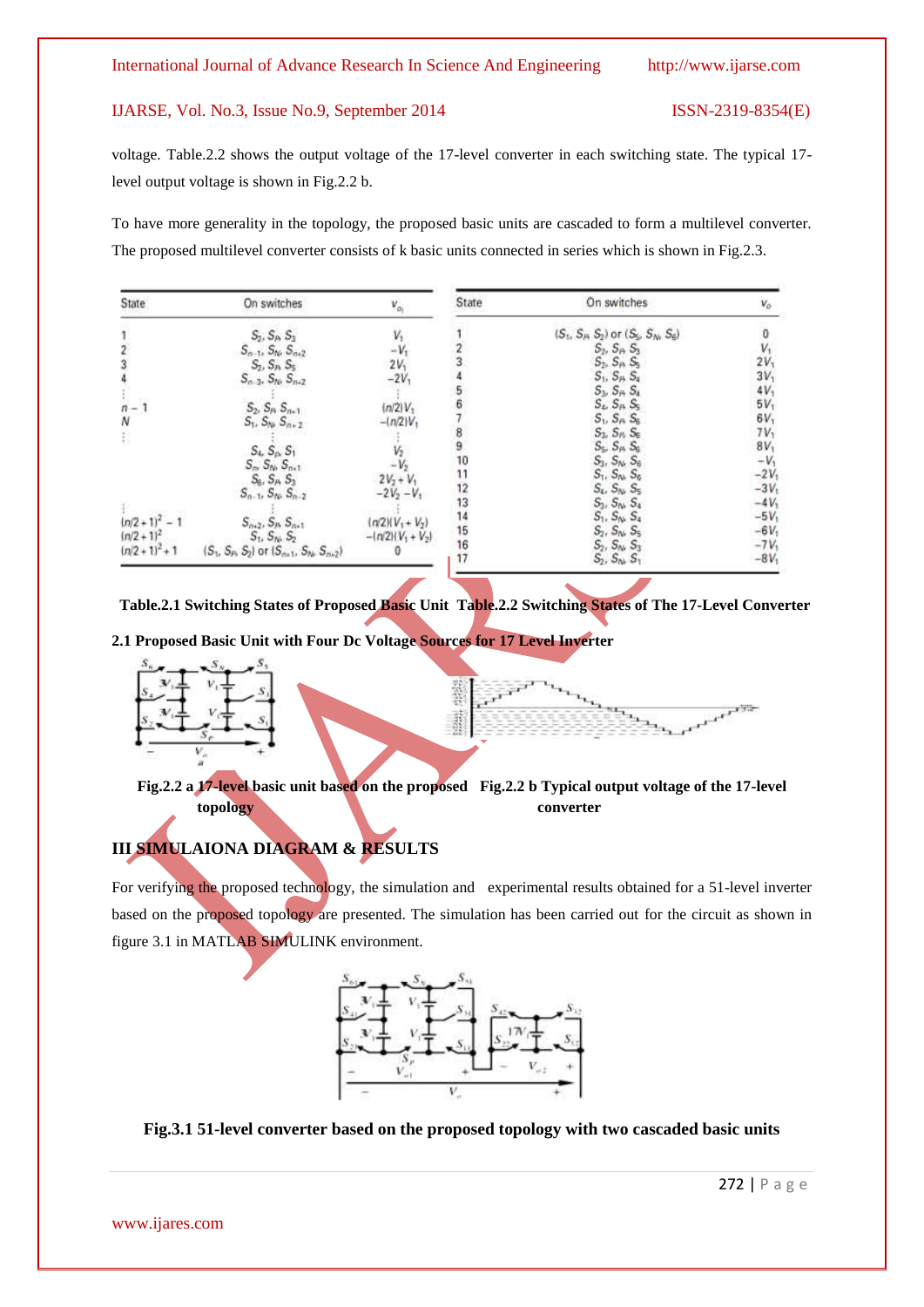For experimentation, the gate signals pattern of the switches of the converter is given by Repeating sequence stair which provides the switching pulses. The switching pulses are applied to driver circuits that drive the switches. It is important to note that elimination of selected harmonics and total harmonic distortion (THD) minimization are not the aim of this project.

#### **3.1 Proposed Matlab Model of 51 Level Inverter**



### **Fig.3.2 Simulation Diagram for proposed Circuit**

**3.2 Switching Sequence for 51 Level Inverter**

| S.N          | voltag | S              | S                       | S              | S            | S           | S              | S           | S            | S                | S            | S              | S           |
|--------------|--------|----------------|-------------------------|----------------|--------------|-------------|----------------|-------------|--------------|------------------|--------------|----------------|-------------|
| 0            | e      | 1              | $\overline{\mathbf{2}}$ | 3              | 4            | 5           | 6              | P           | N            | Α                | B            | C              | D           |
| $\mathbf{1}$ | 0      | $\mathbf 1$    | $\overline{\mathbf{1}}$ | $\mathbf 0$    | $\mathbf{0}$ | 0           | $\mathbf 0$    | $\mathbf 1$ | $\mathbf 0$  | 1                | $\mathbf 1$  | $\mathbf 0$    | 0           |
| 2            | 1      | 0              | 1                       | $\mathbf 1$    | $\mathbf 0$  | 0           | $\mathbf 0$    | 1           | $\mathbf 0$  | 1                | 1            | $\mathbf 0$    | 0           |
| 3            | 2      | 0              | $\mathbf{1}$            | $\overline{0}$ | $\mathbf 0$  | 1           | $\mathbf 0$    | 1           | 0            | 1                | $\mathbf{1}$ | 0              | 0           |
| 4            | 3      | $\mathbf{1}$   | $\mathbf 0$             | $\overline{0}$ | 1            | $\mathbf 0$ | $\mathbf 0$    | $\mathbf 1$ | $\mathbf 0$  | 1                | 1            | $\mathbf 0$    | $\mathbf 0$ |
| 5            | 4      | $\overline{0}$ | $\mathbf 0$             | $\mathbf 1$    | 1            | $\mathbf 0$ | $\mathbf 0$    | $\mathbf 1$ | 0            | 1                | $\mathbf 1$  | $\mathbf 0$    | 0           |
| 6            | 5      | 0              | $\mathbf 0$             | $\mathbf 0$    | $\mathbf 1$  | 1           | 0              | 1           | $\mathbf 0$  | 1                | 1            | $\mathbf 0$    | $\mathbf 0$ |
| 7            | 6      | 1              | 0                       | $\mathbf 0$    | $\mathbf 0$  | 0           | 1              | 1           | 0            | 1                | $\mathbf{1}$ | $\Omega$       | 0           |
| 8            | 7      | $\mathbf 0$    | $\overline{0}$          | $\overline{1}$ | $\mathbf 0$  | 0           | $\overline{1}$ | 1           | $\mathbf 0$  | 1                | $\mathbf{1}$ | $\overline{0}$ | 0           |
| 9            | 8      | $\mathbf{0}$   | 0                       | $\overline{0}$ | $\mathbf 0$  | 1           | 1              | 1           | 0            | 1                | 1            | $\overline{0}$ | 0           |
| 10           | 9      | 1              | 1                       | $\mathbf 0$    | $\mathbf 0$  | $\mathbf 0$ | $\mathbf 0$    | 0           | 1            | 0                | 1            | $\mathbf{1}$   | 0           |
| 11           | 10     | 0              | $\mathbf{1}$            | 1              | $\mathbf 0$  | $\mathbf 0$ | $\mathbf 0$    | 0           | $\mathbf{1}$ | 0                | $\mathbf{1}$ | 1              | 0           |
| 12           | 11     | 0              | 1                       | $\mathbf 0$    | $\mathbf 0$  | $\mathbf 1$ | $\mathbf 0$    | 0           | 1            | $\boldsymbol{0}$ | 1            | $\mathbf 1$    | $\mathbf 0$ |
| 13           | 12     | 1              | $\mathbf 0$             | 0              | 1            | 0           | $\mathbf 0$    | 0           | 1            | 0                | 1            | 1              | 0           |
| 14           | 13     | 0              | $\mathbf 0$             | 1              | $\mathbf 1$  | 0           | 0              | 0           | 1            | 0                | 1            | 1              | 0           |
| 15           | 14     | 0              | $\mathbf 0$             | $\mathbf 0$    | 1            | 1           | $\mathbf 0$    | 0           | 1            | 0                | 1            | 1              | 0           |
| 16           | 15     | 1              | $\mathbf 0$             | 0              | $\mathbf 0$  | 0           | $\mathbf{1}$   | 0           | 1            | 0                | 1            | 1              | 0           |
| 17           | 16     | 0              | $\mathbf 0$             | $\mathbf 1$    | 0            | $\mathbf 0$ | 1              | 0           | 1            | 0                | 1            | 1              | 0           |
| 18           | 17     | 0              | 0                       | $\overline{0}$ | $\mathbf 0$  | 1           | $\mathbf{1}$   | 0           | $\mathbf{1}$ | $\mathbf 0$      | 1            | 1              | $\mathbf 0$ |

273 | P a g e

www.ijares.com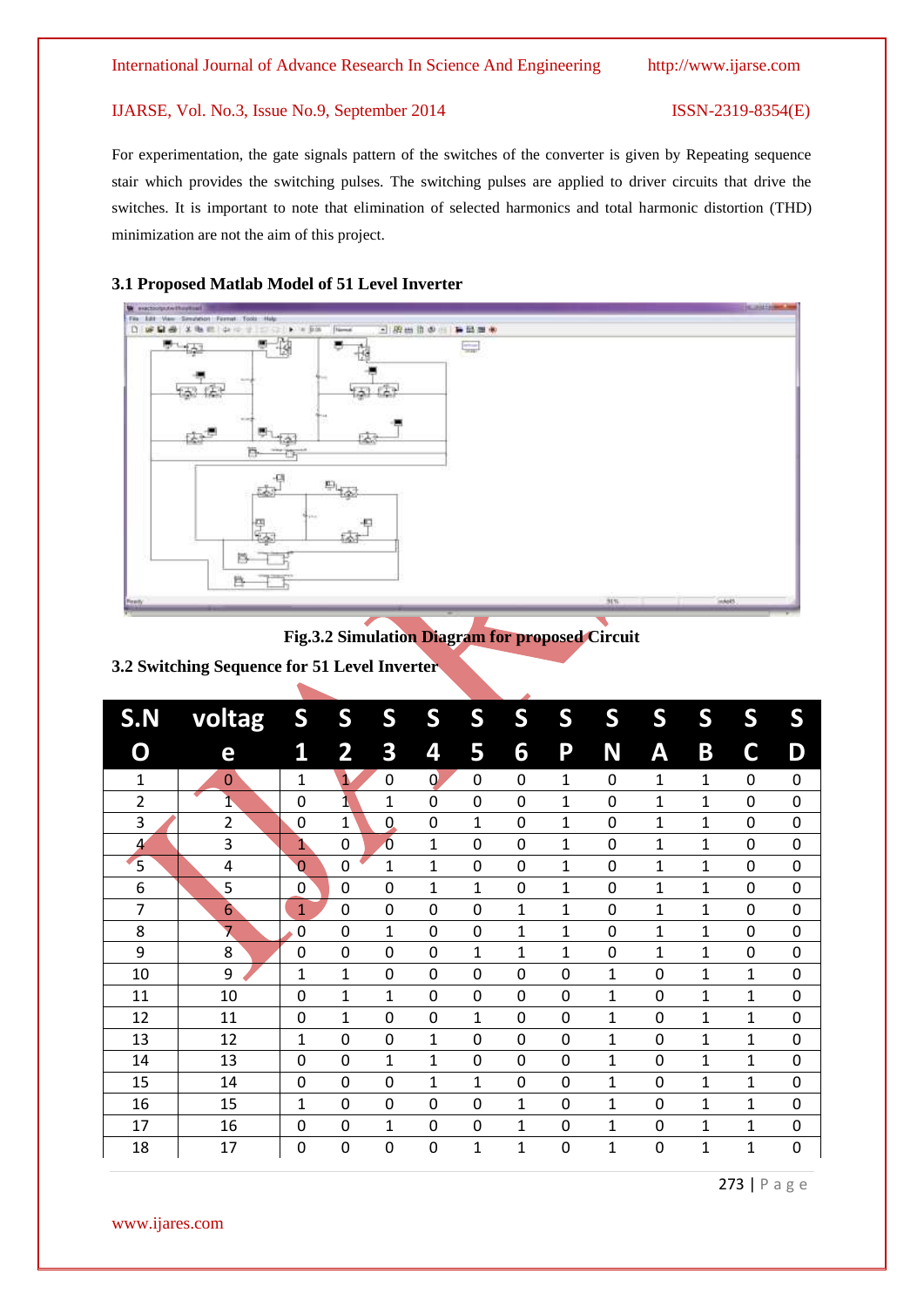### International Journal of Advance Research In Science And Engineering http://www.ijarse.com

### IJARSE, Vol. No.3, Issue No.9, September 2014 ISSN-2319-8354(E)

|  |  |  | 0 0 1 0 0 1 1 0 |
|--|--|--|-----------------|

| 19 | 18 |   |   |   | 0 | 0 | 0  | 1 | 0 | 0 |  |   |
|----|----|---|---|---|---|---|----|---|---|---|--|---|
| 20 | 19 | 0 |   | 0 | 0 |   | 0  | 1 | 0 | 0 |  | 0 |
| 21 | 20 |   | 0 | 0 |   | 0 | 0  |   | 0 | 0 |  | 0 |
| 22 | 21 | 0 | 0 |   |   | 0 | 0  | 1 | 0 | 0 |  | 0 |
| 23 | 22 | 0 | 0 | 0 |   |   | 0  |   | 0 | 0 |  | 0 |
| 24 | 23 |   | 0 | 0 | 0 | 0 | 1. |   | 0 | 0 |  | 0 |
| 25 | 24 | 0 | 0 |   | 0 | 0 |    |   | 0 | 0 |  | 0 |
| 26 | 25 |   | 0 | 0 | 0 |   |    |   | 0 | 0 |  | 0 |

| S.N            | voltag      | S                | S                       | S              | S                | S                     | S                     | S              | S                       | S              | S                       | S              | S                |
|----------------|-------------|------------------|-------------------------|----------------|------------------|-----------------------|-----------------------|----------------|-------------------------|----------------|-------------------------|----------------|------------------|
| $\mathbf O$    | е           | 1                | $\overline{\mathbf{2}}$ | 3              | 4                | 5                     | 6                     | P              | N                       | Α              | B                       | C              | D                |
| 1              | $\mathbf 0$ | $\mathbf 0$      | 0                       | 0              | 0                | 1                     | 1                     | 0              | $\mathbf{1}$            | 1              | 1                       | d              | $\mathbf 0$      |
| $\overline{c}$ | $-1$        | 0                | $\mathbf 0$             | $\mathbf{1}$   | $\mathbf 0$      | 0                     | $\overline{1}$        | $\bf{0}$       | $\mathbf{1}$            | $\overline{1}$ | $\mathbf 1$             | Ø              | $\mathbf 0$      |
| 3              | $-2$        | $\mathbf 1$      | $\mathbf 0$             | $\mathbf 0$    | $\mathbf 0$      | $\boldsymbol{0}$      | $\mathbf{1}$          | $\mathbf 0$    | 1                       | ī,             | $\mathbf{1}$            | $\overline{0}$ | $\mathbf 0$      |
| 4              | $-3$        | $\boldsymbol{0}$ | $\mathbf 0$             | $\mathbf 0$    | $\mathbf 1$      | $\mathbf 1$           | $\overline{0}$        | $\mathbf 0$    | $\mathbf{1}$            | 1              | $\overline{1}$          | $\mathbf 0$    | $\boldsymbol{0}$ |
| 5              | $-4$        | $\mathbf 0$      | $\mathbf 0$             | $\mathbf{1}$   | $\mathbf 1$      | $\mathbf 0$           | $\mathbf 0$           | $\mathbf{0}$   | $\mathbf{1}$            | $\mathbf{1}$   | $\overline{\mathbf{1}}$ | $\mathbf 0$    | $\mathbf 0$      |
| 6              | $-5$        | $\mathbf 1$      | 0                       | $\mathbf 0$    | $\mathbf 1$      | $\mathbf 0$           | $\overline{0}$        | $\overline{0}$ | $\mathbf{1}$            | $\mathbf 1$    | $\mathbf 1$             | 0              | $\mathbf 0$      |
| 7              | $-6$        | 0                | $\mathbf{1}$            | $\mathbf 0$    | $\overline{0}$   | $\mathbf{1}$          | $\mathbf 0$           | $\mathbf 0$    | $\mathbf{1}$            | $\overline{1}$ | $\mathbf{1}$            | $\mathbf 0$    | $\mathbf 0$      |
| 8              | $-7$        | $\mathbf 0$      | $\mathbf{1}$            | $\mathbf 1$    | $\mathbf 0$      | $\mathbf 0$           | $\mathbf 0$           | $\mathbf{0}$   | $\overline{1}$          | $\mathbf{1}$   | $\mathbf{1}$            | $\mathbf 0$    | $\mathbf 0$      |
| 9              | $-8$        | $\overline{1}$   | $\mathbf{1}$            | $\overline{0}$ | $\mathbf 0$      | $\overline{0}$        | $\mathbf 0$           | 0              | $\overline{\mathbf{1}}$ | $\mathbf{1}$   | $\mathbf{1}$            | $\mathbf 0$    | $\mathbf 0$      |
| 10             | -9          | $\mathbf 0$      | $\mathbf 0$             | $\mathbf 0$    | $\mathbf{0}$     | 1                     | 1                     | $\overline{1}$ | $\mathbf 0$             | $\mathbf{1}$   | $\mathbf 0$             | 0              | $\mathbf{1}$     |
| 11             | $-10$       | $\mathbf 0$      | $\overline{0}$          | $\mathbf{1}$   | 0                | $\mathbf 0$           | 1                     | $\overline{1}$ | $\overline{0}$          | $\mathbf{1}$   | $\mathbf 0$             | 0              | $\mathbf{1}$     |
| 12             | $-11$       | $\overline{1}$   | 0                       | $\mathbf 0$    | 0                | $\mathbf{0}$          | $\overline{1}$        | $\mathbf{1}$   | $\mathbf 0$             | $\mathbf{1}$   | $\mathbf 0$             | 0              | $\mathbf 1$      |
| 13             | $-12$       | $\overline{0}$   | $\Omega$                | $\mathbf 0$    | $\mathbf{1}$     | $\overline{1}$        | $\boldsymbol{\theta}$ | $\mathbf{1}$   | $\overline{0}$          | $\mathbf{1}$   | $\mathbf 0$             | $\overline{0}$ | 1                |
| 14             | $-13$       | 0                | $\overline{0}$          | J.             | $\overline{1}$   | 0                     | $\mathbf 0$           | $\mathbf{1}$   | $\overline{0}$          | $\mathbf{1}$   | $\mathbf 0$             | 0              | $\mathbf{1}$     |
| 15             | $-14$       | 1                | $\mathbf 0$             | $\overline{0}$ | 1                | $\mathbf{0}^{\prime}$ | $\mathbf 0$           | $\mathbf{1}$   | $\mathbf 0$             | $\mathbf{1}$   | $\mathbf 0$             | $\overline{0}$ | $\mathbf 1$      |
| 16             | $-15$       | 0                | $\mathbf 1$             | $\overline{0}$ | $\overline{0}$   | $\mathbf{1}$          | $\mathbf 0$           | $\mathbf{1}$   | $\mathbf 0$             | $\mathbf{1}$   | $\mathbf 0$             | 0              | 1                |
| 17             | $-16$       | $\mathbf 0$      | $\mathbf{1}$            | $\mathbf 1$    | $\boldsymbol{0}$ | $\overline{0}$        | $\mathbf 0$           | $\mathbf{1}$   | $\mathbf 0$             | 1              | $\mathbf 0$             | 0              | $\mathbf 1$      |
| 18             | $-17$       | 1                | $\mathbf{1}$            | $\overline{0}$ | 0                | $\overline{0}$        | 0                     | 1              | $\Omega$                | 1              | 0                       | 0              | 1                |
| 19             | $-18$       | 0                | 0                       | $\mathbf{P}$   | 0                | 0                     | 1                     | 0              | $\mathbf{1}$            | 1              | 0                       | 0              | 1                |
| 20             | $-19$       | $\mathbf{1}$     | 0                       | $\overline{0}$ | 0                | $\mathbf 0$           | $\mathbf 1$           | 0              | $\mathbf{1}$            | 1              | $\mathbf 0$             | 0              | $\mathbf 1$      |
| 21             | $-20$       | $\overline{0}$   | 0                       | $\mathbf 0$    | 1                | 1                     | 0                     | 0              | 1                       | $\mathbf{1}$   | $\mathbf 0$             | 0              | $\mathbf 1$      |
| 22             | $-21$       | 0                | 0                       | $\mathbf 1$    | 1                | 0                     | 0                     | $\mathbf 0$    | 1                       | 1              | 0                       | 0              | $\mathbf 1$      |
| 23             | $-22$       | 1                | 0                       | $\mathbf 0$    | $\mathbf 1$      | 0                     | $\mathbf 0$           | $\mathbf 0$    | $\mathbf{1}$            | $\mathbf{1}$   | $\mathbf 0$             | 0              | $\mathbf 1$      |
| 24             | $-23$       | $\mathbf 0$      | $\mathbf{1}$            | $\mathbf 0$    | $\mathbf 0$      | $\mathbf{1}$          | $\mathbf 0$           | $\mathbf 0$    | $\mathbf{1}$            | $\mathbf{1}$   | $\mathbf 0$             | 0              | $\mathbf 1$      |
| 25             | $-24$       | $\mathbf 0$      | $\mathbf{1}$            | $\mathbf{1}$   | $\mathbf 0$      | $\mathbf 0$           | $\mathbf 0$           | $\mathbf 0$    | $\mathbf{1}$            | $\mathbf{1}$   | $\mathbf 0$             | 0              | $\mathbf 1$      |
| 26             | $-25$       | $\mathbf 1$      | $\mathbf{1}$            | $\mathbf 0$    | $\mathbf 0$      | $\mathbf 0$           | 0                     | $\mathbf 0$    | $\mathbf{1}$            | $\mathbf{1}$   | 0                       | 0              | $\mathbf 1$      |

The 51-level converter based on the proposed topology uses 12 switches (and 12 gate driver circuits), 14 IGBTs and 5 dc voltage sources. The simulation results are shown in Fig.3.2. The output voltage of the first unit (vo,1) and second unit (vo,2) are shown in Figs.3.2 a and 3.2 b, respectively. Sum of these voltages is the total output voltage which is shown in Fig.3.2 c. As this figure shows the proposed multilevel converter can generate all of the expected levels of voltage.

#### www.ijares.com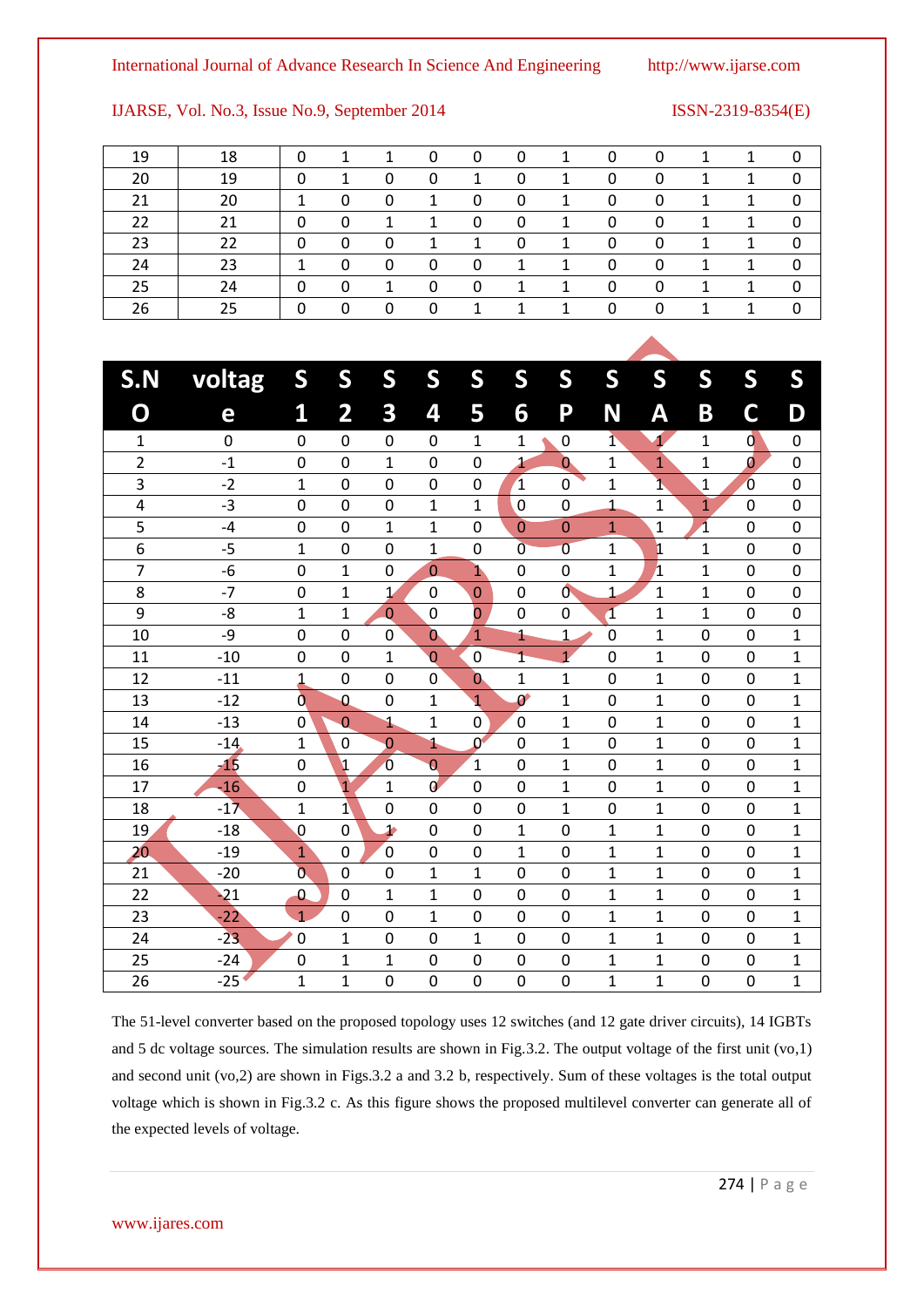

**Fig.3.3 c Simulation result of Output voltage with Resistive- Inductive load**



**Fig.3.4 FFT Analysis of the Output Waveform** 

275 | P a g e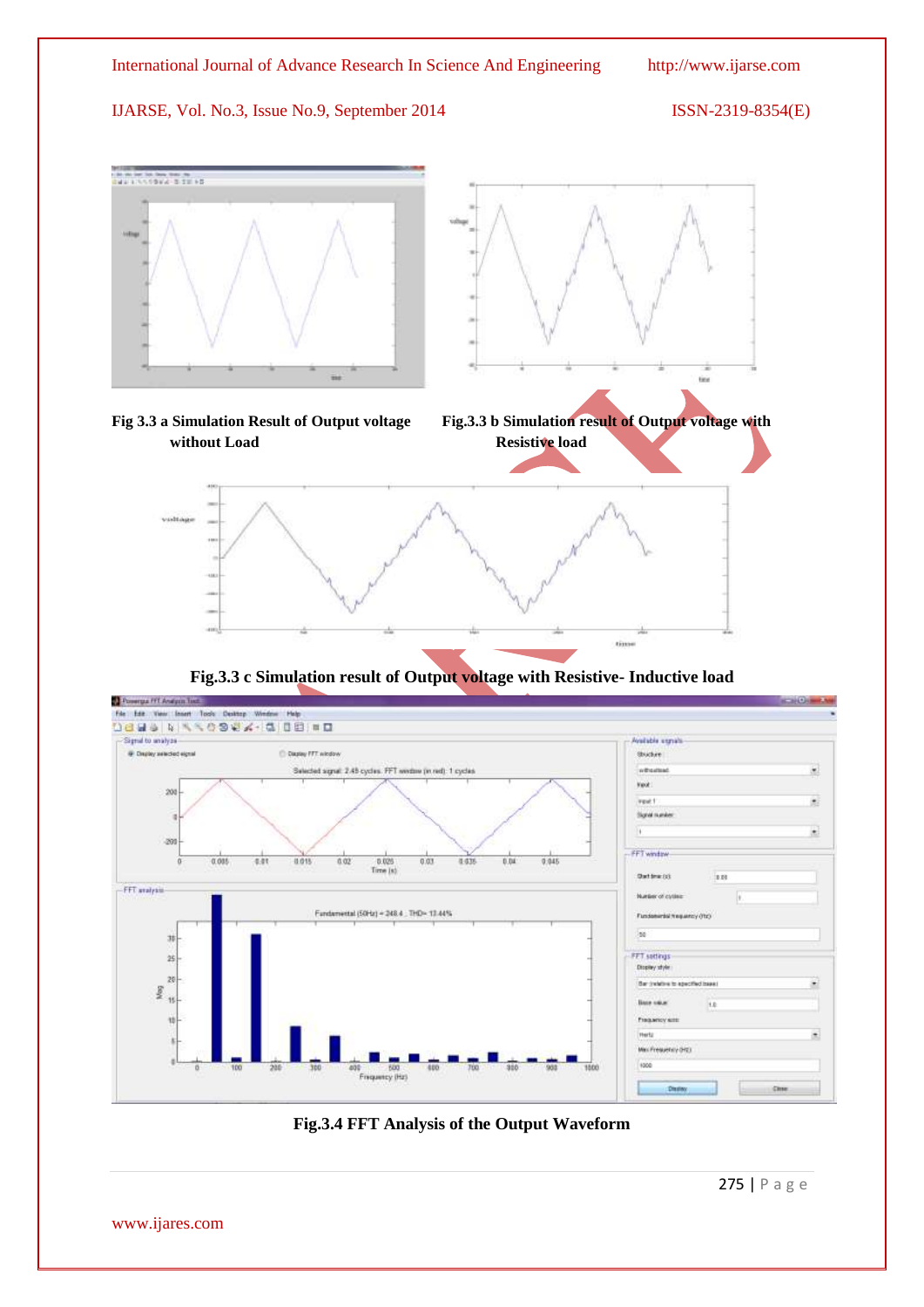

#### **Fig.3.5 FFT Analysis of Output Current**

#### **IV CONCLUSION**

As the presented topology consists of the cascaded basic units. The proposed basic unit and the proposed multilevel inverter uses lower number of switching devices and gate driver circuits, the proposed topology considers two design parameters. They are the number of cascaded basic units and the number of dc voltage sources in each basic unit. These two parameters can be used to design the desired multilevel converter based on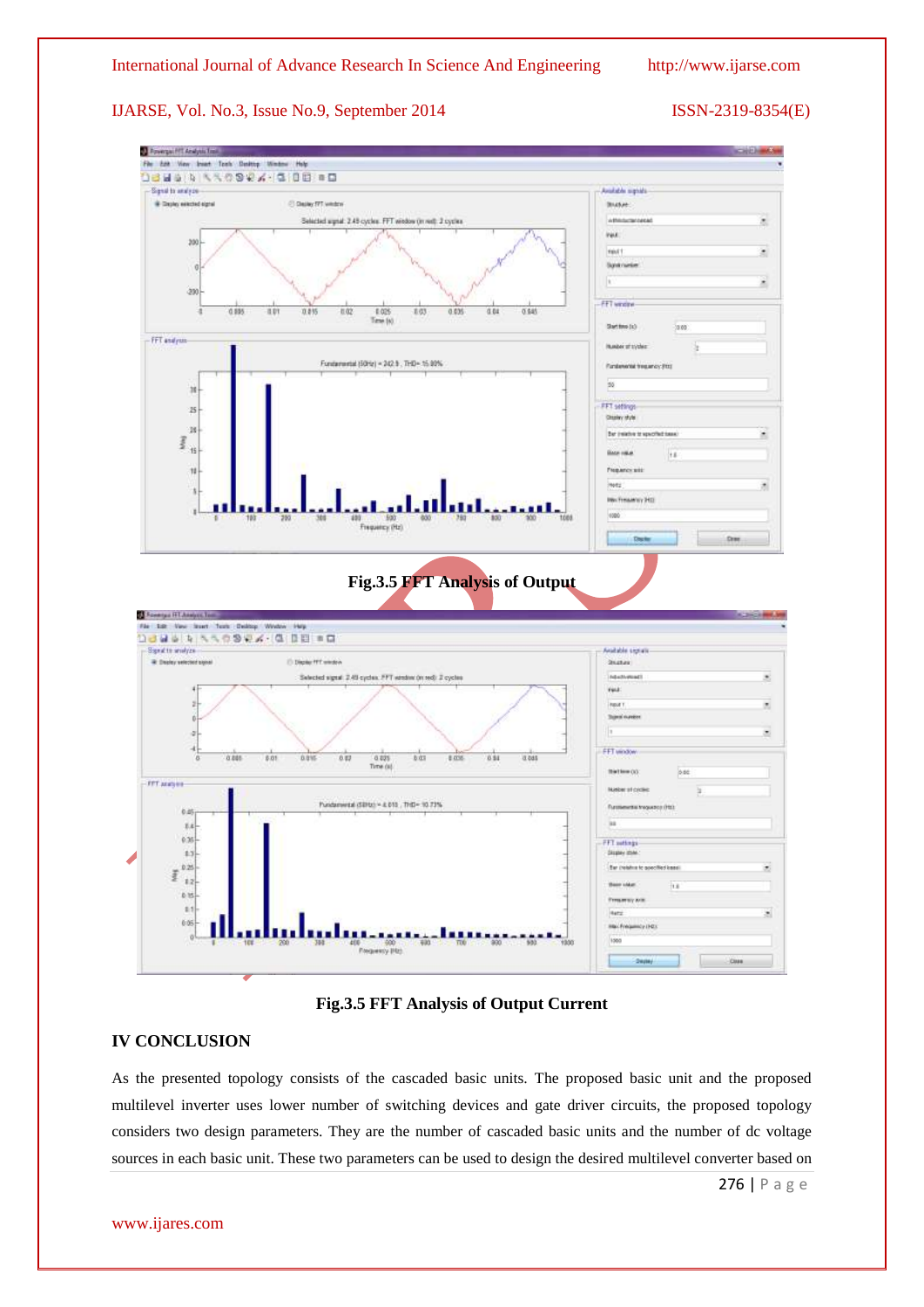the operational conditions. Thus the proposed topology offers good flexibility in designing. The simulation results obtained in MATLAB/Simulink as well as the experimental results of a 51-level Inverter based on the proposed topology are presented to verify its performance. Multilevel Inverters generate stepped output voltage by a proper arrangement of power electronic switches and several dc voltage sources. As the number of output voltage levels increases, the output voltage becomes more identical to a sinusoidal waveform resulting in lower distortions. Multilevel Inverters have some advantages in comparison with the conventional two-level Inverters and the other previous proposed topologies including the use of low-voltage power electronic switches and improved output voltage quality. This results in the lower stress on the power electronic devices and lower losses. The results have been presented and analyzed.

#### **REFERENCES**

1) Ebrahim Babaei, Mohammad Farhadi Kangarlu, Mohammad Ali Hosseinzadeh "Asymmetrical multilevel converter topology with reduced number of components" IET Power Electron., 2013, Vol. 6, Iss. 6, pp. 1188– 1196

2) Corzine, K., Familiant, Y.: "A new cascaded multilevel H-bridge drive", IEEE Trans. Power Electron., 2002, 17, (1), pp. 125–131

3) Wang, J., Peng, F.Z.: "Unified power flow controller using the cascade multilevel inverter", IEEE Trans. Power Electron., 2004, 19, (4), pp. 1077–1084

4) McGrath, B.P., Holmes, D.G.: "Natural capacitor voltage balancing for a flying capacitor converter induction motor drive', IEEE Trans. Power Electron., 2009, 24, (6), pp. 1554–1561

5) Babaei, E.: 'A cascade multilevel converter topology with reduced number of switches', IEEE Trans. Power Electron., 2008, 23, (6), pp.2657–2664

6) Batschauer, A.L., Mussa, S.A., Heldwein, M.L.: "Three-phase hybrid multilevel inverter based on half-bridge modules", IEEE Trans. Ind.Electron., 2012, 59, (2), pp. 668–678

7) Ebrahimi, J., Babaei, E., Gharehpetian, G.B.: "A new topology of cascaded multilevel converters with reduced number of components for high-voltage applications", IEEE Trans. Power Electron., 2011, 26, (11), pp. 3119–3130

8) Saeedifard, M., Barbosa, P.M., Steimer, P.K.: "Operation and control of hybrid seven-level converter", IEEE Trans. Power Electron., 2012, 57, (2), pp. 652–660

9) Pulikanti, S.R., Konstantinou, G.S., Agelidis, V.G.: "Generalisation of flying capacitor-based activeneutralpoint-clamped multilevel converter using voltage-level modulation", IET Power Electron., 2012, 5, (4), pp. 456–466

10) Farhadi Kangarlu, M., Babaei, E., Laali, S.: "Symmetric multilevel inverter with reduced components based on non-insulated dc voltage sources", IET Power Electron., 2012, 5, (5), pp. 571–581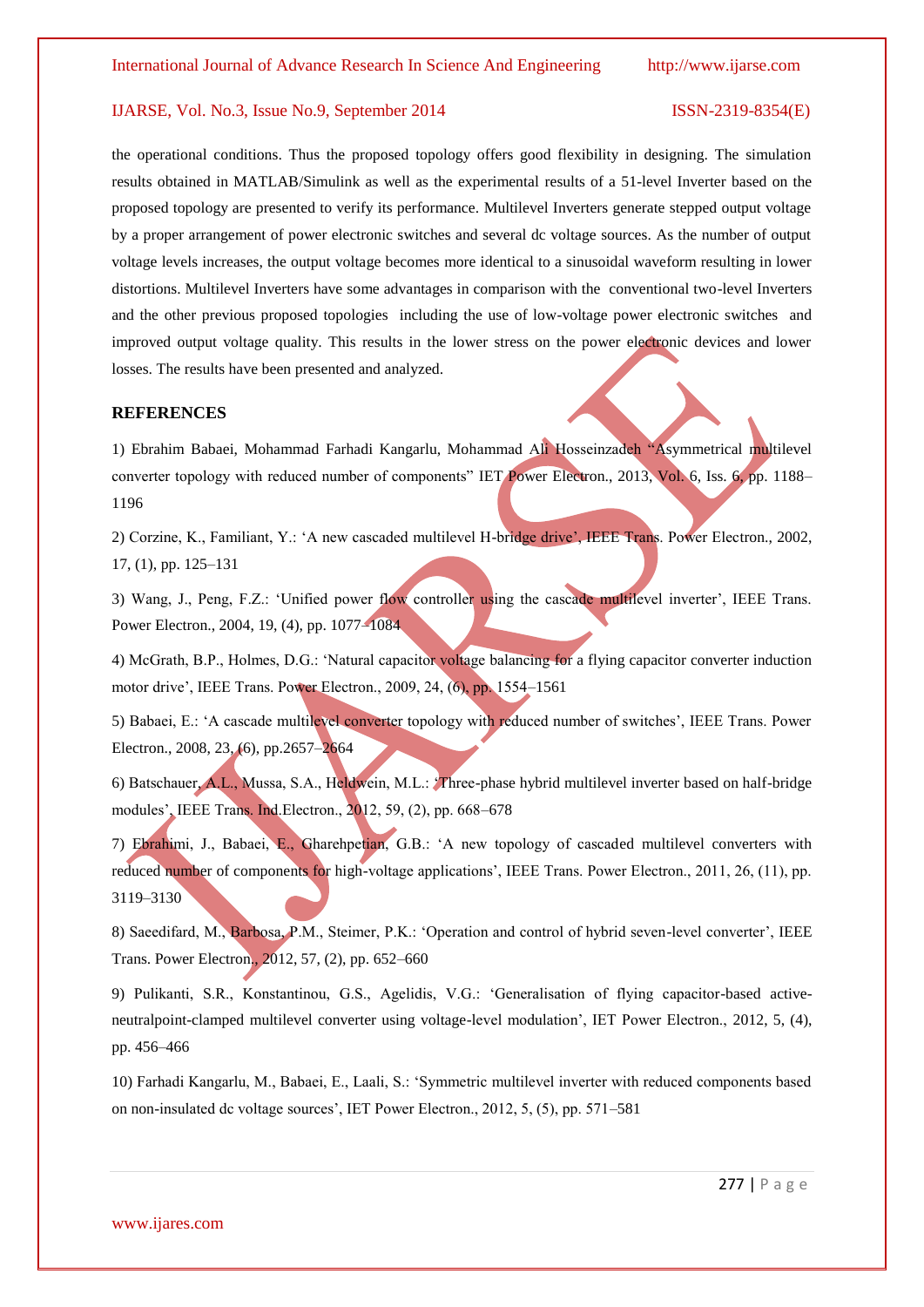11) Rodriguez, J., Lai, J.S., Peng, F.Z.: "Multilevel inverters: A survey of topologies, controls, and applications", IEEE Trans. Ind. Electron., 2002, 49, (4), pp. 724–738

12) Babaei, E., Hosseini, S.H.: "New cascaded multilevel inverter topology with minimum number of switches", Energy Convers. Manag., 2009, 50, (11), pp. 2761–2767

13) Gonzalez, S.A., Valla, M.I., Christiansen, C.F.: "Five-level cascade asymmetric multilevel converter", IET Power Electron., 2010, 3, (1), pp. 120–128

14) Rodriguez, J., Franquelo, L.G., Kouro, S., et al.: "Multilevel converters: An enabling technology for high power applications", Proc. IEEE, 2009, 97, (11), pp. 1786–1817

15) McGrath, B.P., Meynard, T.A., Gateau, G., Holmes, D.G.: "Optimal modulation of flying capacitor and stacked multicell converters using a state machine decoder", IEEE Trans. Power Electron., 2007, 22, (2),pp. 508–516 15

16) Lienhardt, A.M., Gateau, G., Meynard, T.A.: "Stacked multicell converter (SMC): reconstruction of flying capacitor voltages". Proc. IECON, 2005, pp. 691–696

17) Fazel, S.S., Bernet, S., Krug, D., Jalili, K.: "Design and comparison of 4-kV neutral-point-clamped, flying capacitor, and series connected H-bridge multilevel converters', IEEE Trans. Ind. Appl., 2007, 43, (4),pp. 1032– 1040

18) McGrath, B.P., Holmes, D.G.: "Analytical modelling of voltage balance dynamics for a flying capacitor multilevel converter', IEEE Trans. Power Electron., 2008, 23, (2), pp. 543–550

19) Sadigh, A.K., Hosseini, S.H., Sabahi, M., Gharehpetian, G.B.: "Double flying capacitor multicell converter based on modified phase-shifted pulsewidth modulation', IEEE Trans. Power Electron., 2010, 25, (6), pp. 1517– 1526

20) Manjrekar, M., Lipo, T.A.: "A hybrid multilevel inverter topology for drive application". Proc. APEC, 1998, pp. 523–529

21) Rufer, A., Veenstra, M., Gopakumar, K.: "Asymmetric multilevel converter for high resolution voltage phasor generation". Proc. EPE, Switzerland, 1999

22) Babaei, E., Hosseini, S.H., Gharehpetian, G.B., Tarafdar Haque, M., Sabahi, M.: "Reduction of dc voltage sources and switches in asymmetrical multilevel converters using a novel topology", Electr. Power Syst. Res., 2007, 77, (8), pp. 1073–1085

23) Ebrahimi, J., Babaei, E., Gharehpetian, G.B.: "A new multilevelconverter topology with reduced number of power electronic components', IEEE Trans. Ind. Electron., 2012, 59, (2), pp. 655-667

24) Chaudhuri, T., Rufer, A.: "Modeling and control of the cross-connected intermediate-level voltage source inverter", IEEE Trans. Ind. Electron., 2010, 57, (8), pp. 2597–2604